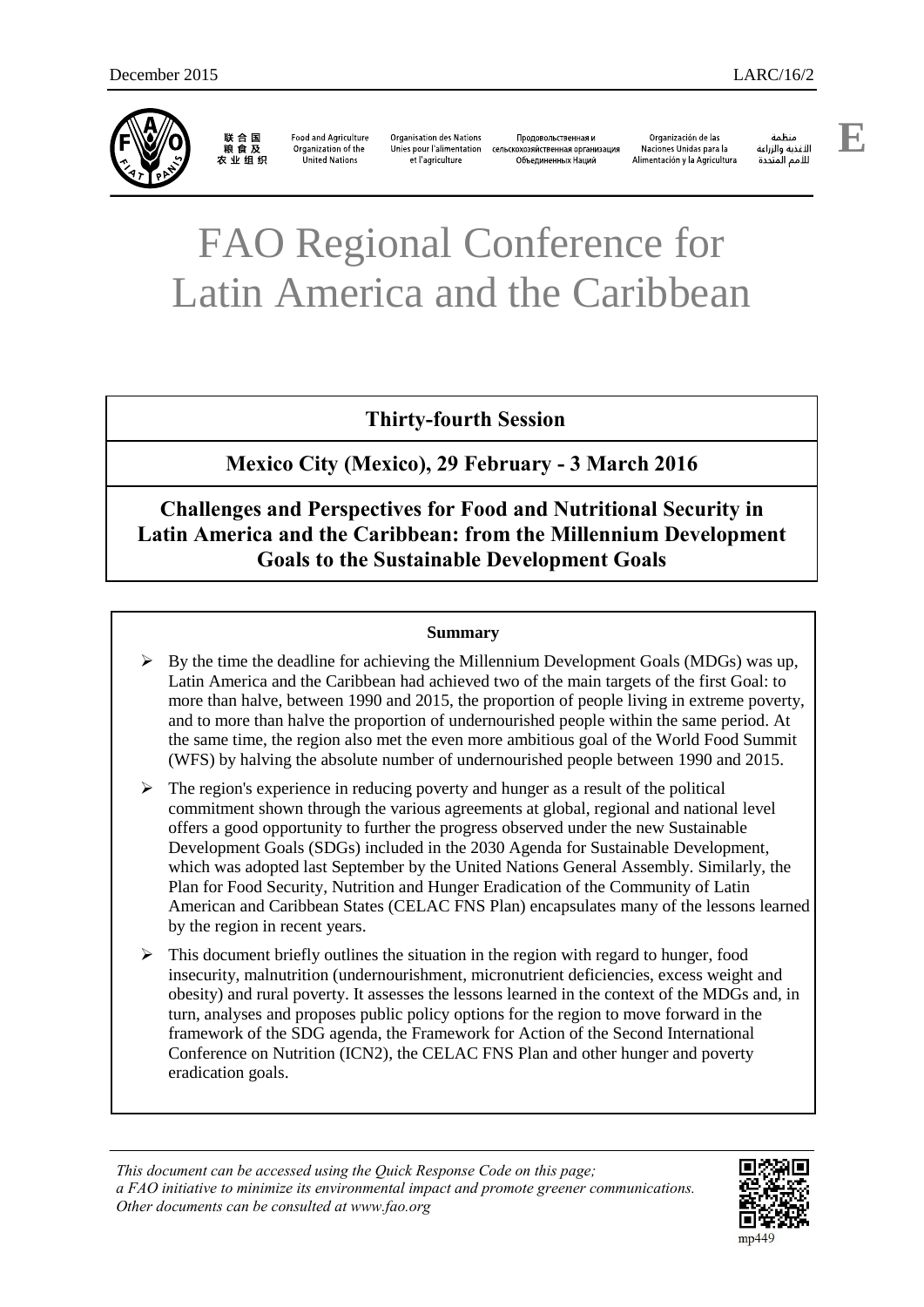#### **Measures proposed to the Regional Conference**

- $\triangleright$  Acknowledge that a significant number of Latin Americans and Caribbean people are still suffering from extreme poverty, hunger and other forms of malnutrition.
- Acknowledge that implementation of the new 2030 Agenda set out in the SDGs and the ICN2 Framework for Action as well as regional undertakings such as the Hunger-Free Latin America and the Caribbean by 2025 Initiative and the CELAC Plan for Food Security, Nutrition and Hunger Eradication offer a favourable framework for achieving a region free from hunger and poverty within a generation.
- $\triangleright$  Take note of the alignment between the new Sustainable Development Goals set out in the 2030 Agenda and the FAO Strategic Objectives and Results Framework and urge the Organization to continue focussing the application of its working programme on the priorities of countries in 2016–17 and beyond.
- $\triangleright$  Call on the FAO to continue supporting the implementation of such global and regional commitments as well as related national public policy initiatives.
- $\triangleright$  Call on the FAO to prioritize its actions in countries and territories that represent the greatest challenges with regard to hunger and rural poverty, paying special attention to the targets of the new SDGs, including support for capacity building in order to develop indicators relating to these targets at regional and national level.

Please send any questions on this document to the Secretary for LARC 34, [Tito.Diaz@fao.org](mailto:Tito.Diaz@fao.org)

## **I. Introduction**

- 1. In 2015 Latin America and the Caribbean achieved the two MDG targets relating to poverty and hunger when they reduced the proportion of people in extreme poverty by 66 per cent and the proportion of the total population that is undernourished by nearly 63 per cent. The region also achieved the more ambitious target agreed at the World Food Summit (WFS) of halving the total number of undernourished people compared to levels at the beginning of the  $1990s<sup>1</sup>$ .
- 2. With regard to nutrition, Latin America and the Caribbean met the target set in the MDGs of halving the prevalence of children under five years of age suffering from severe malnutrition by reducing this percentage from 7 per cent in 1990 to 2 per cent in  $2015^2$ .
- 3. The targets and actions identified in the SDGs and in the second International Conference on Nutrition (ICN2) acknowledge these advances but also point out emerging challenges and others that are still pending. The SDGs set new goals for 2030, including: to completely eradicate poverty and hunger in all its forms, achieve food security and improve nutrition, promote sustainable agriculture, reduce inequality and ensure patterns of sustainable production and consumption.
- 4. Although the latest estimates indicate that 34 million people are still undernourished and 27 million live in extreme poverty<sup>3</sup>, Latin America and the Caribbean are in a position to achieve the new SDG targets. The commitment to a region free from hunger and poverty undertaken in 2005 by the Hunger-Free Latin America and the Caribbean Initiative has been reaffirmed over the last decade in various regional and national arenas. Prominent among these has been the approval in 2015 of the CELAC Plan for Food Security, Nutrition and Hunger Eradication.
- 5. This document briefly outlines the situation in the region with regard to hunger, food insecurity, malnutrition (undernourishment, micronutrient deficiencies, excess weight and obesity) and rural

l

<sup>1</sup> FAO. 2015. Regional Overview of Food Insecurity in Latin America and the Caribbean. Santiago.

<sup>2</sup> United Nations 2015. Millennium Development Goals: 2015 report. New York, USA.

<sup>3</sup> FAO. 2015. Op.Cit.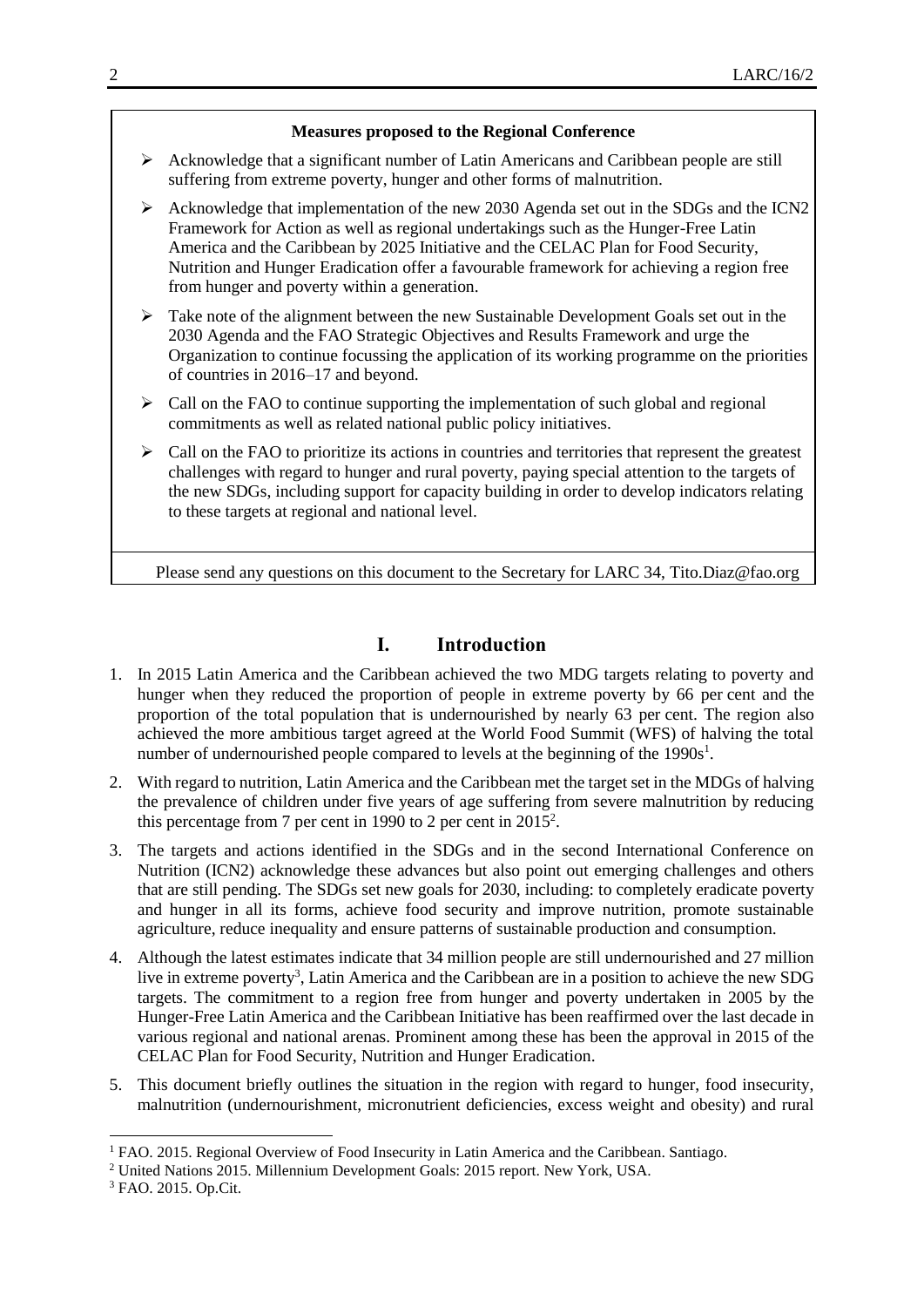poverty. It offers an assessment of the lessons learned in the context of the MDGs and, in turn, analyses and proposes public policy options for the region to move forward in the framework of the SDG agenda, the Framework for Action of the Second International Conference on Nutrition  $(ICN2)$ ,<sup>4</sup> and other goals relating to the eradication of hunger and poverty.

#### **II. Context**

- 6. Against the backdrop of significant regional development that allowed the fulfilment of the MDG hunger and poverty targets<sup>5</sup>, significant differences still remain between the different subregions, between countries and even within individual countries. Poverty levels also vary between urban and rural environments, between women and men, and are accentuated in particularly vulnerable groups such as the families of poor farmers, landless peasants, indigenous people, the elderly and people with disabilities. For example, while in 2015 the proportion of people in extreme poverty in Latin America stood at around 3.4 per cent, the level reached 22 per cent in the Caribbean according to World Bank data<sup>6</sup>.
- 7. The situation regarding undernourishment also shows differences. For example, according to the latest estimates, South America showed a prevalence of under 5 per cent, while the levels for Central America and the Caribbean stood at 6.6 per cent and 19.8 per cent respectively. Despite these proportions, it must be said that most undernourished people live in South America when absolute numbers are considered<sup>7</sup>.
- 8. The region has also shown significant advances in nutritional matters, such as the reduction of chronic child undernourishment, which fell by 12.9 per cent in the last 25 years<sup>8</sup>. However, in several countries in the region the prevalence of chronic malnutrition is still over 20 per cent, while there is also sustained growth in excess weight and obesity. This phenomenon, where malnutrition in the form of overweight and obesity exist side by side, is known as the "double burden of malnutrition". According to the latest estimates, 7.1 per cent of children under five years of age are overweight (0.6 per cent above the world average) and the proportion of obese adults exceeds 22 per cent in many countries of the region<sup>9</sup>. Some countries in the region must deal with growing rates of excess weight while malnutrition levels are still significant, which becomes a dual challenge for public policy. To this must be added the phenomenon of "hidden hunger" or the lack of certain micronutrients that can seriously affect people's health due to undiversified diets. Anaemia, for example, is one of the most widespread problems in the region, affecting 44.5 per cent of children and 22.5 per cent of women of childbearing age $10$ .
- 9. Latin America and the Caribbean as a whole contribute some 10 per cent of world agricultural production and also have more food than required to feed its entire population $11$ . However, when productive performance is compared with other regions, we can see that the region still has plenty of room for growth. A substantial fraction of production volume in the region is destined for international markets, particularly certain commodities such as wheat, sugar, soybeans and corn, and there is still potential to expand intra-regional agrifood trade. In 2013, only 40 per cent of Latin American and Caribbean imports came from the region itself<sup>12</sup>.

 $\overline{a}$ 

<sup>9</sup> Ibid.

<sup>4</sup> Report of the Joint FAO/WHO Secretariat on the Conference, December 2014, Appendix 4.

<sup>&</sup>lt;sup>5</sup> In the MDGs, the main indicator agreed for measuring the target related to poverty was the proportion of people living on under US\$1.25 per day. For hunger, the chosen indicators were undernourishment – the proportion of people under a minimum daily energy consumption threshold, and the prevalence of underweight children under 5 years of age.

 $6$  World Bank (online). World Development Indicators (Statistical database – available at

[http://data.worldbank.org/data-catalog/world-development-indicators\)](http://data.worldbank.org/data-catalog/world-development-indicators).

<sup>7</sup> FAO. 2015. Op.Cit.

<sup>8</sup> Ibid.

 $^{10}$  Ibid.

<sup>11</sup> FAO. 2015. Op.Cit.

<sup>&</sup>lt;sup>12</sup> FAO. 2014. Regional Overview of Food Insecurity in Latin America and the Caribbean. Santiago.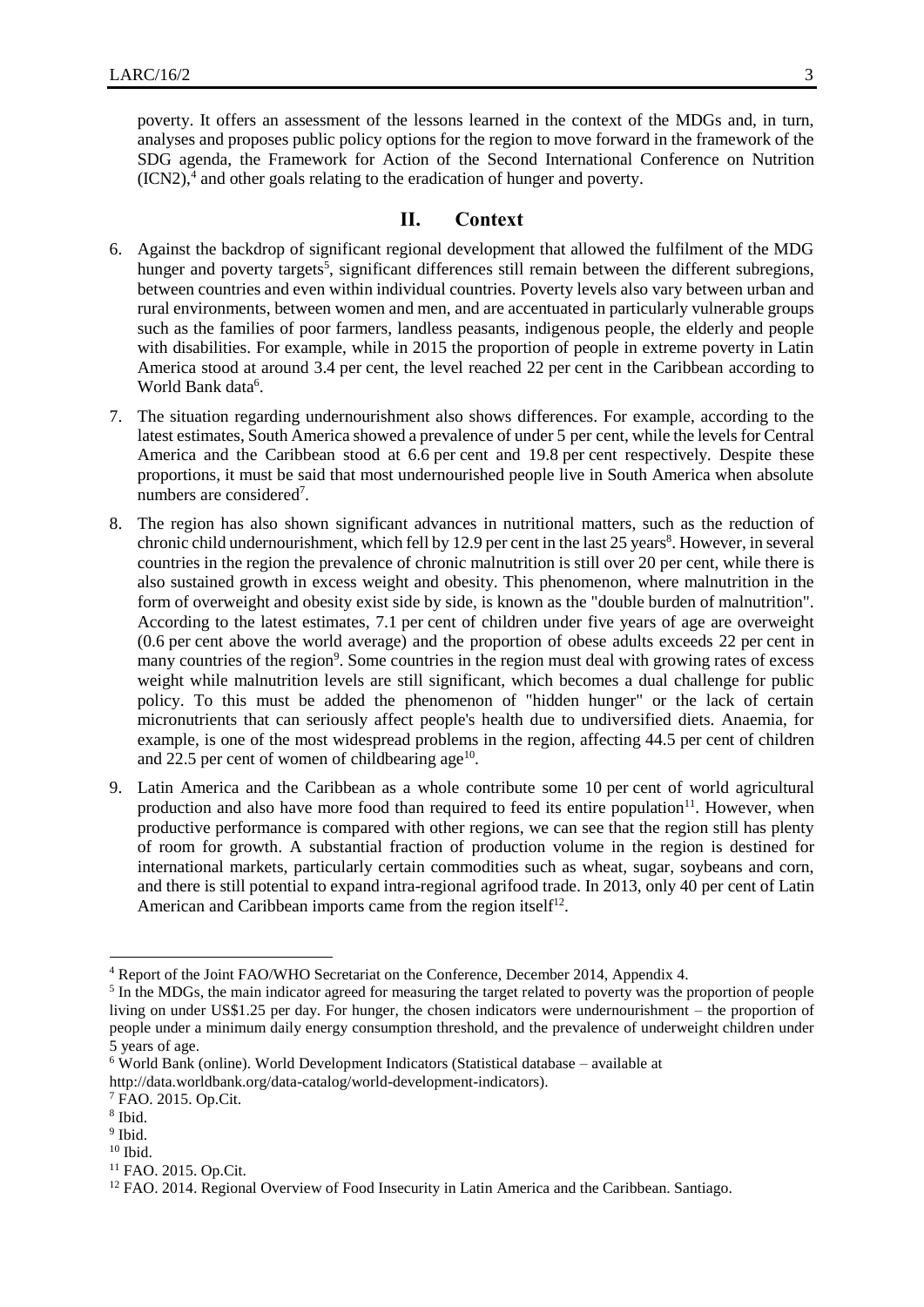10. The value of family farming (FF) for food and nutritional security (FNS), poverty reduction and environmental sustainability must also be emphasized. At global level, it is estimated that family farms account for most agricultural land and 80 per cent of food production (FAO, 2015).

High levels of inequality affecting income, access to productive assets or education and health is a problem that is still rife in the region. Although it has been possible to improve the distribution of income measured by the Gini Index, from 0.55 in the early 2000s to 0.49 in 2013<sup>13</sup>, inequality levels are still high. The negative consequences of this phenomenon for the development of countries is well documented and is a topic that has become a firm fixture on the region's political agenda in recent years. It is noteworthy in this regard that reducing inequality has been included as one of the new SDGs. Lastly, there is a growing concern for developing more sustainable and inclusive patterns of production and consumption. Known environmental and social problems that beset certain production models are exacerbated by problems arising out of consumption habits causing, among other effects, an increase in health spending to tackle chronic non-communicable diseases, or a loss of biodiversity due to increasing uniformity of diets. The more efficient management of resources to reduce future food losses and waste is also relevant. It is estimated that Latin America lost and wasted approximately 34 per cent of its food available for human consumption, equivalent to 223 kg of food lost and wasted per capita per year.

### *The situation in rural areas*

- 11. The challenges described above are more keenly felt in the rural areas of most countries in the region. For example, CEPAL<sup>14</sup> data show that the prevalence of extreme poverty in rural areas is more than 24 per cent higher than poverty in urban areas<sup>15</sup>. Income distribution, meanwhile, is almost the same in urban and rural areas, with both showing differences greater than 30 per cent between the first and the last decile<sup>16</sup>; in other words, inequality persists but in a context where a higher proportion of people live in poverty in the rural environment.
- 12. The above-identified vulnerable populations, such as women, young people and indigenous peoples, face significant challenges and in turn become prime targets in the fight against hunger and poverty. For example, since 2002 an increase has been observed in the proportion of women in poverty compared to the total in the region, which has increased since  $2008^{17}$ . In the same way, the income gap between men and women in rural areas is generally unfavourable to women, albeit with differences<sup>18</sup>.
- 13. Indigenous peoples are also a population group affected by unfavourable circumstances that increase their vulnerability still further. For example, in a study on seven countries in the region with a high proportion of indigenous population, an unfavourable gap of between 1.3 and 2.6 per cent was observed in the case of chronic malnutrition in this group<sup>19</sup>.
- 14. The rural young are another segment that find it difficult to stay in their home areas due to low employability and declining employment opportunities as well as lack of access to land, technical assistance, credit and support for enterprise.
- 15. Furthermore, although social protection policies have grown and strengthened in the region, major efforts must still be made to apply the rights protecting these mechanisms universally, mainly to make up for the gaps between urban and rural areas. Contributory and non-contributory instruments and regulations in the job market still have relatively low coverage in the regional population as a whole, which is exacerbated in the case of rural populations.

 $\overline{a}$ 

<sup>13</sup> FAO. 2015. Op.Cit.

<sup>&</sup>lt;sup>14</sup> It is important to note that the World Bank and CEPAL use different methods of measuring poverty and these are not therefore comparable.

<sup>15</sup> CEPAL (online). CEPALSTAT (Statistical database - available at

[http://estadisticas.cepal.org/cepalstat/WEB\\_CEPALSTAT/Portada.asp\)](http://estadisticas.cepal.org/cepalstat/WEB_CEPALSTAT/Portada.asp).

<sup>16</sup> Ibid.

<sup>&</sup>lt;sup>17</sup> FAO. 2014. Op.Cit.

<sup>&</sup>lt;sup>18</sup> FAO. 2012. Regional Overview of Food Insecurity in Latin America and the Caribbean. Santiago.

<sup>19</sup> FAO. 2014. Op.Cit.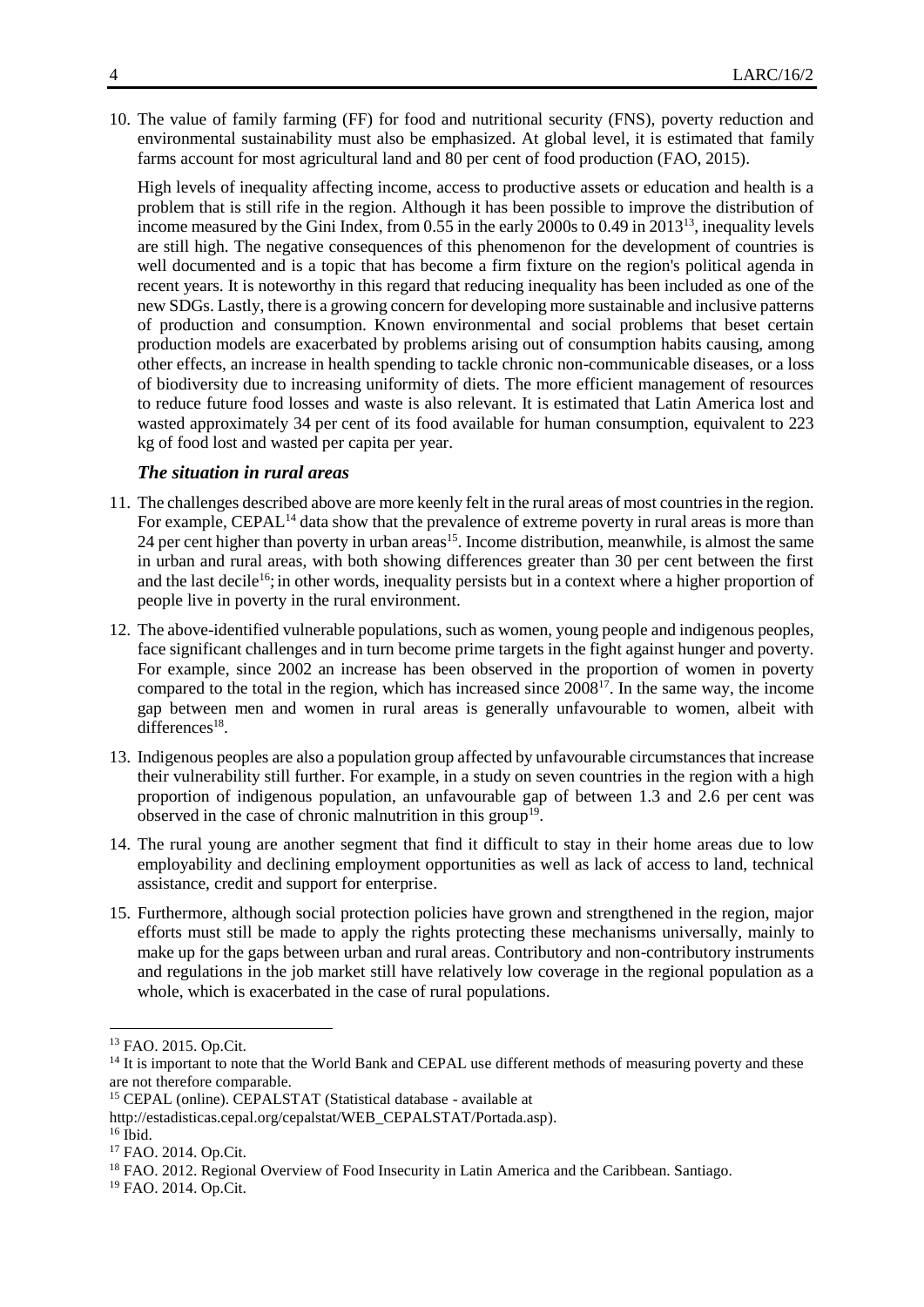16. These vulnerabilities tighten the link between hunger and poverty in rural areas, making it essential to include these areas and their populations in the development agenda laid down in the SDGs.

## **III. Hunger and poverty: Latin America and the Caribbean and the new Sustainable Development Goal (SDG) Agenda.**

- 17. In September 2015, the United Nations General Assembly approved the 2030 Agenda for Sustainable Development. The 17 Sustainable Development Goals (SDGs) offer a vision of a fairer, more prosperous, peaceful and sustainable world. The 2030 Agenda continues and expands on the goals agreed in 2000 at the Millennium Summit and its main reference is the International Bill of Human Rights and international declarations, particularly the Rio +20 Conference on Sustainable Development, or the Third International Conference on Financing for Development.
- 18. The 2030 Agenda proposed an action plan that is set out in 17 goals with 169 targets, compared with the eight goals and 18 targets contained in the MDGs. In this sense, the SDGs are more ambitious in nature as they propose the total eradication of many social, productive and health problems by all countries in the world, regardless of their level of development. The SDGs are also the outcome of an intensive period of negotiation and consultation between countries and many stakeholders from the private sector and civil society for more than two years.
- 19. Because the FAO Strategic Goals (SGs) and Results Framework are in harmony with the SDGs, this will help the Organization to continue focussing working programme implementation on the priorities of countries in 2016–17 and beyond.
- 20. Ending poverty is the first of the SDGs and includes five operational targets and two means of implementation, including the importance of social protection systems in poverty reduction, with the emphasis on certain population groups according to the definition drawn up by the countries.
- 21. Goal 2 on ending hunger, achieving food security and improved nutrition, and promoting sustainable agriculture includes five targets and three means of implementation and incorporates issues involving different policy areas, such as doubling agricultural productivity and the incomes of small food producers, ensuring sustainable systems of food production and implementing resilient agricultural practices, maintaining the genetic diversity of seeds, plants and animals, increasing investment and the proper functioning of food commodity markets and their derivatives.
- 22. It should be noted that the policy areas concerned with ending hunger and rural poverty are included in other SDGs as well as the first and second, particularly Goal 5 on achieving gender equality and empowering women and girls; Goal 8 on promoting sustained, inclusive economic growth and decent work; Goal 10 on reducing inequality; Goal 12 on ensuring sustainable consumption and production patterns; Goal 13 on taking urgent action to combat climate change and its impacts; and Goal 14 on sustainably using oceans, seas and marine resources; or Goal 15 on the sustainable use of terrestrial ecosystems and biodiversity.
- 23. In the light of the 2030 Agenda, it could be noted that Latin America and the Caribbean forged ahead in their undertaking to achieve a hunger-free region through different national and regional initiatives, particularly the Hunger-Free Latin America and the Caribbean Initiative of 2005 or the CELAC Plan for Food Security, Nutrition and Hunger Eradication, approved in January 2015.
- 24. In this regard, the SDGs also confirm that Latin America and the Caribbean may be on the way to achieving the new goals, at least with regard to reducing extreme poverty and hunger. This can be explained because most of the countries in the region are already developing policy actions in various areas identified in these goals and also because there is a shared vision with the SDGs with regard to a human rights approach, focusing on the most disadvantaged countries and population groups, and the value of cooperation between countries in the region – mainly through South–South co-operation – in order to achieve this.
- 25. The Agenda also poses new challenges: measuring and monitoring a large number of targets; the need to develop and innovate the policies required to eradicate hunger and extreme poverty in the most vulnerable and hard to reach countries and populations; addressing the processing of the 17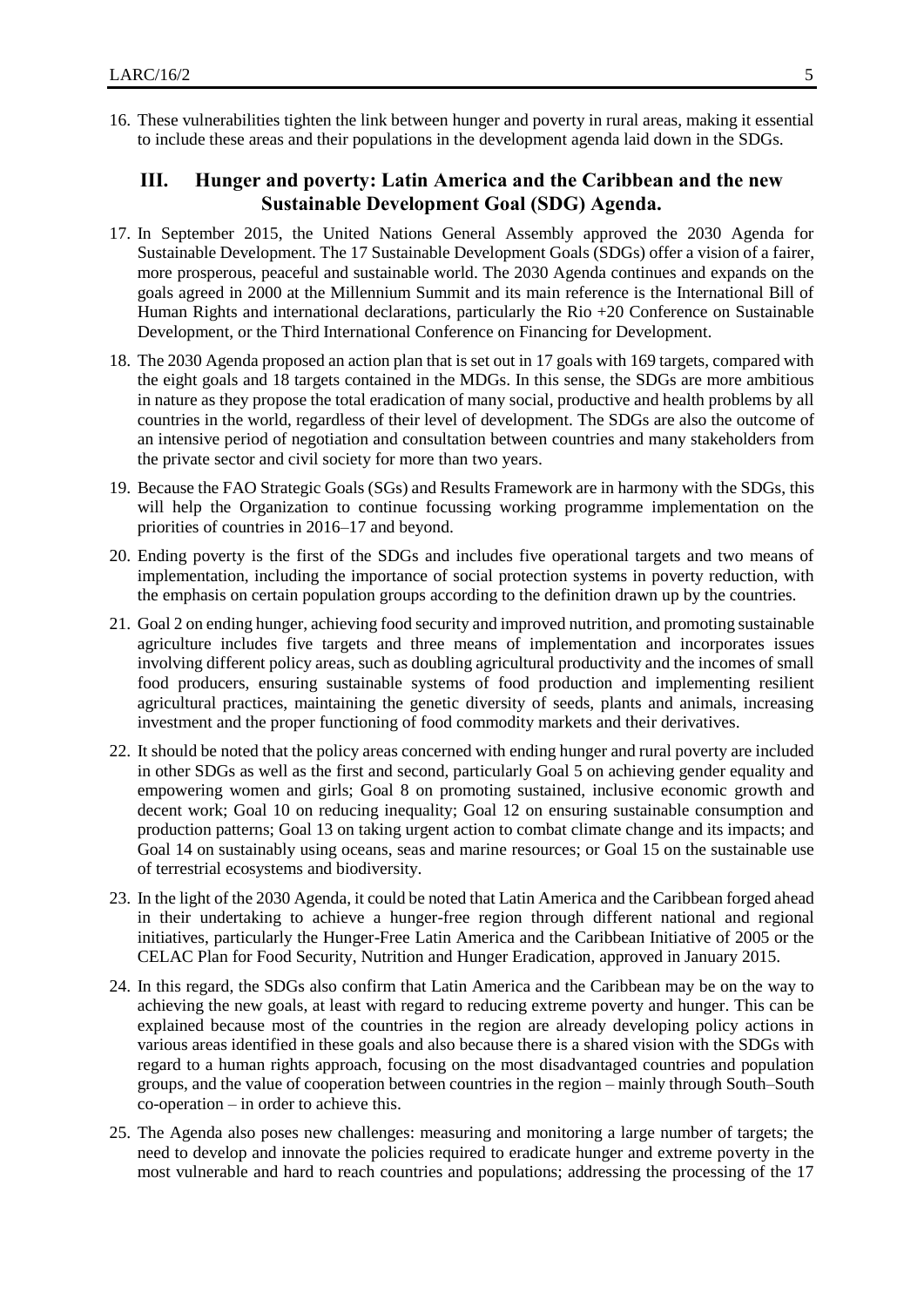SDGs in a coordinated manner – and progressing in the definition of co-operation, investment and trade mechanisms that mean no country in the region will be left behind.

## **IV. From MDGs to SDGs: lessons learned and public policy challenges**

- 26. Achieving the MDG targets and the WFS target on reducing hunger was the outcome of political commitment on the part of countries with the highest level of FNS in a context of macroeconomic and political stability supporting this process.
- 27. The CELAC Plan for Food Security, Nutrition and Hunger Eradication reaffirms commitment for a hunger-free region and may be considered the culmination of a long process involving the implementation of various public policies with a strong impact on the most vulnerable families. These include conditional cash transfer (CCT) programmes, differentiated policies supporting small-scale farming and family farming, improvements in the job market and the expansion of sustainable school food programmes, amongst other things.
- 28. The development of public policies for ending hunger and the progressive implementation of the right to food has been endorsed by the enactment of legal and regulatory frameworks for FNS and the setting up of public institutions to support the implementation of public programmes. In particular, the Parliamentary Fronts against Hunger set up in 15 countries have enabled the region to become a benchmark in this area for the rest of the world.
- 29. The design and implementation of public policies for hunger eradication have changed from a sectoral approach to a cross-cutting and intersectoral approach, which has made it possible to allow for the multidimensional nature of FNS. This has enabled countries to respond to the needs of the population in a situation of food insecurity in the short term through immediate social and productive support measures, while at the same time tending to implement systems of social protection, public health and production promotion and improve working conditions in order to make hunger and rural poverty reduction sustainable in the medium term.
- 30. This approach involves devoting greater attention to the different components of FNS and the development of new indicators and information systems that address the multisectoral nature of hunger, also devoting attention to the areas within each country and their characteristics. Similarly, more and more importance is now being attached to the participation of the various stakeholders by means of broad mechanisms of governance and institutional arrangements: committees, councils and federal pacts, amongst other things.
- 31. The commitment to tackling hunger has been observed in the context of the strong economic boost experienced by the region in the last decade. Improved economic conditions enabled the countries of the region to increase public spending on social issues, mainly focusing on the most vulnerable and with an increasing human rights approach, which has also helped Latin America and the Caribbean to reduce poverty and inequality.
- 32. In line with the new 2030 Agenda of the SDGs and against a backdrop of greater economic uncertainty, it is necessary to step up and strengthen efforts to end poverty during the lifetimes of the current generation through actions to improve the situation of the four aspects of FNS – availability, access, utilization and stability.

### *Promoting sustainable farming and intra-regional food trade.*

- 33. Latin America and the Caribbean have more than enough food to meet the needs of their entire populations. Their good production performance has allowed the region to become a major supplier of food globally.
- 34. Since the beginning of the 1990s, availability measured in terms of calories has tended to rise to over 3000 calories per person per day at the last available estimate. This means an increase of 13 per cent over the last 25 years<sup>20</sup>. Even though the food availability of the 33 countries in the

 $\overline{a}$ 

<sup>20</sup> FAO. 2015. Op.Cit.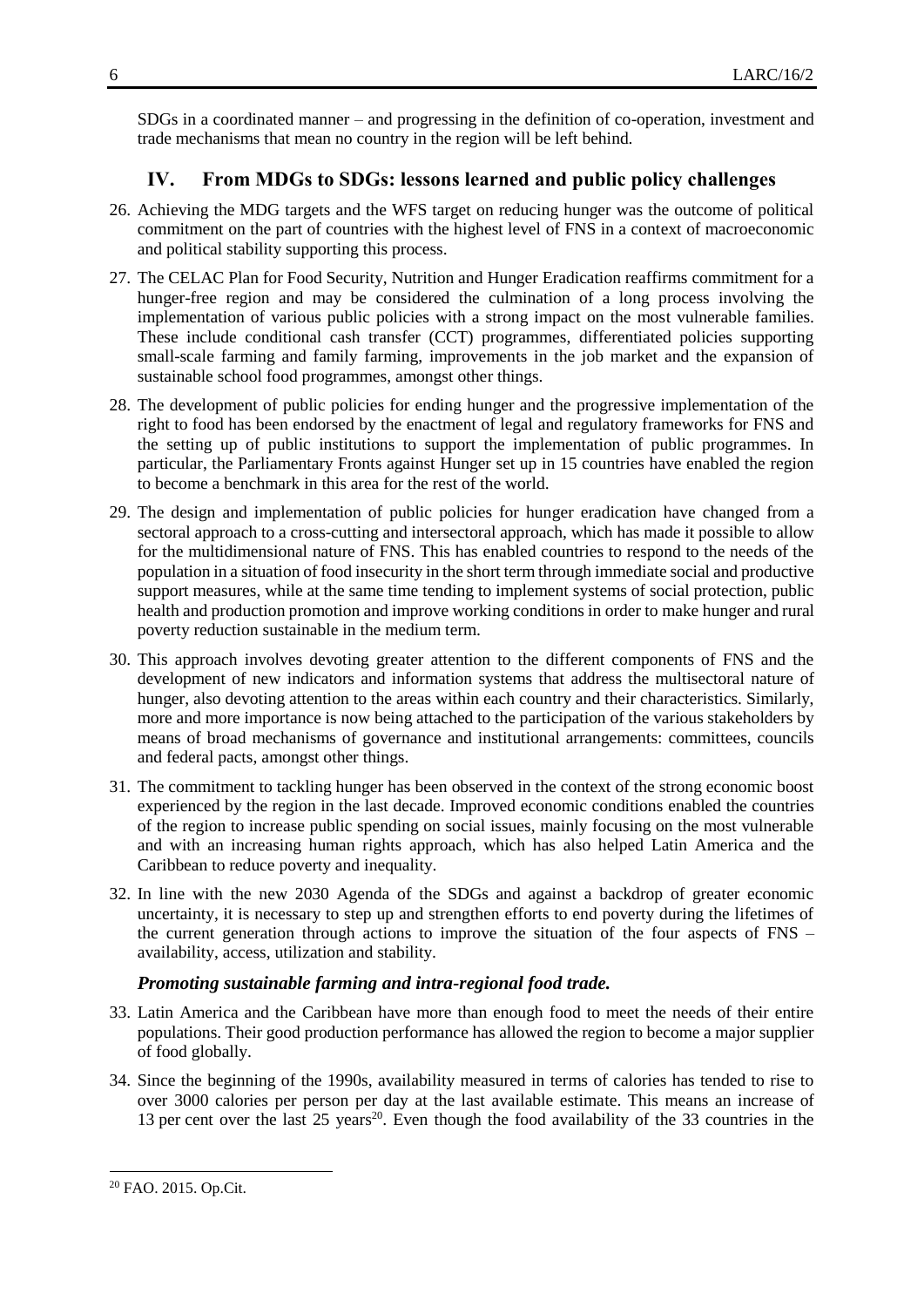l

region exceeds the minimum calorific requirements of the population, differences may be observed between them.

- 35. The recommendation is to take advantage of existing potential to expand intra-regional food trade in order to address the different situations in countries in the region in terms of food availability. Although much of the agrifood supply in Latin America and the Caribbean comes from countries in this area, a significant volume of purchases nevertheless still come from outside the region. Expanding intra-regional trade might mean opportunities to improve food availability in net food importing countries, taking advantage of geographical proximity and cultural convergence in the region.
- 36. However, intra-regional trade development is beset by limitations of a regulatory nature and also relating to operational and management capacity. In order to overcome some of these limitations, it will be necessary to design, negotiate and establish agreements between countries and stakeholders in agrifood systems that facilitate intra-regional food supply and incorporate small-scale farming and family farming.
- 37. At the domestic level, to ensure medium and long-term food availability, it is essential to strengthen support mechanisms for small-scale farming and family farming, a key productive sector for the food supply. Sectoral initiatives such as expanding access to inputs, credit and technical assistance can be combined with multisectoral policies that include production support, social protection for the inhabitants of rural areas and improving working conditions for agricultural work, among other things.

#### *Social protection systems and agriculture*

- 38. Social protection programmes are effective in reducing poverty and hunger<sup>21</sup>. Social protection allows homes to increase and diversify their food intake, often increasing their own production. The positive effects on the welfare of children and mothers are greater when the programmes take into account gender issues or are aimed at women.
- 39. Social protection encompasses initiatives that provide cash transfers or transfers in kind to the poor, protect the vulnerable against risks and improve the social status and rights of the marginalized, all within the framework of the general target of reducing poverty as well as economic and social vulnerability. In Latin America and the Caribbean, for example, conditional cash transfer programmes were implemented in 21 countries and benefited some 129 million people in 2014.
- 40. However, social protection alone cannot lift populations out of poverty and hunger in a sustainable manner. Greater consistency between agriculture, nutritional education and social protection actions can help protect the welfare of poor small farmers, helping them to manage risk more effectively and improve agricultural productivity. Similarly, social protection policies must be accompanied by strategies for the expansion of local public services, greater employability, the productive inclusion of rural young people and women and investment programmes for the development of regional economies.
- 41. Strengthening labour law, both in terms of wages and social security, will make the income of the most vulnerable inhabitants of the region sustainable and also allow them to depend less and less on government transfers and more on their earnings from work, with positive knock-on effects for regional productivity. It is also important to encourage strategies to promote the independence of rural women and the achievement of their rights through legislation as well as measures guaranteeing the full exercise of the law.
- 42. It is essential to include a multisectoral and territorial approach to rural development, identifying the potential that the environmental framework gives the territory, establishing institutional arrangements based on dialogue for better local management, where public policies emerge and are organized on a complementary basis.

<sup>&</sup>lt;sup>21</sup>Social protection includes three broad components: social assistance, social welfare and protection of the labour market. FAO 2015. The State of Food and Agriculture. Rome